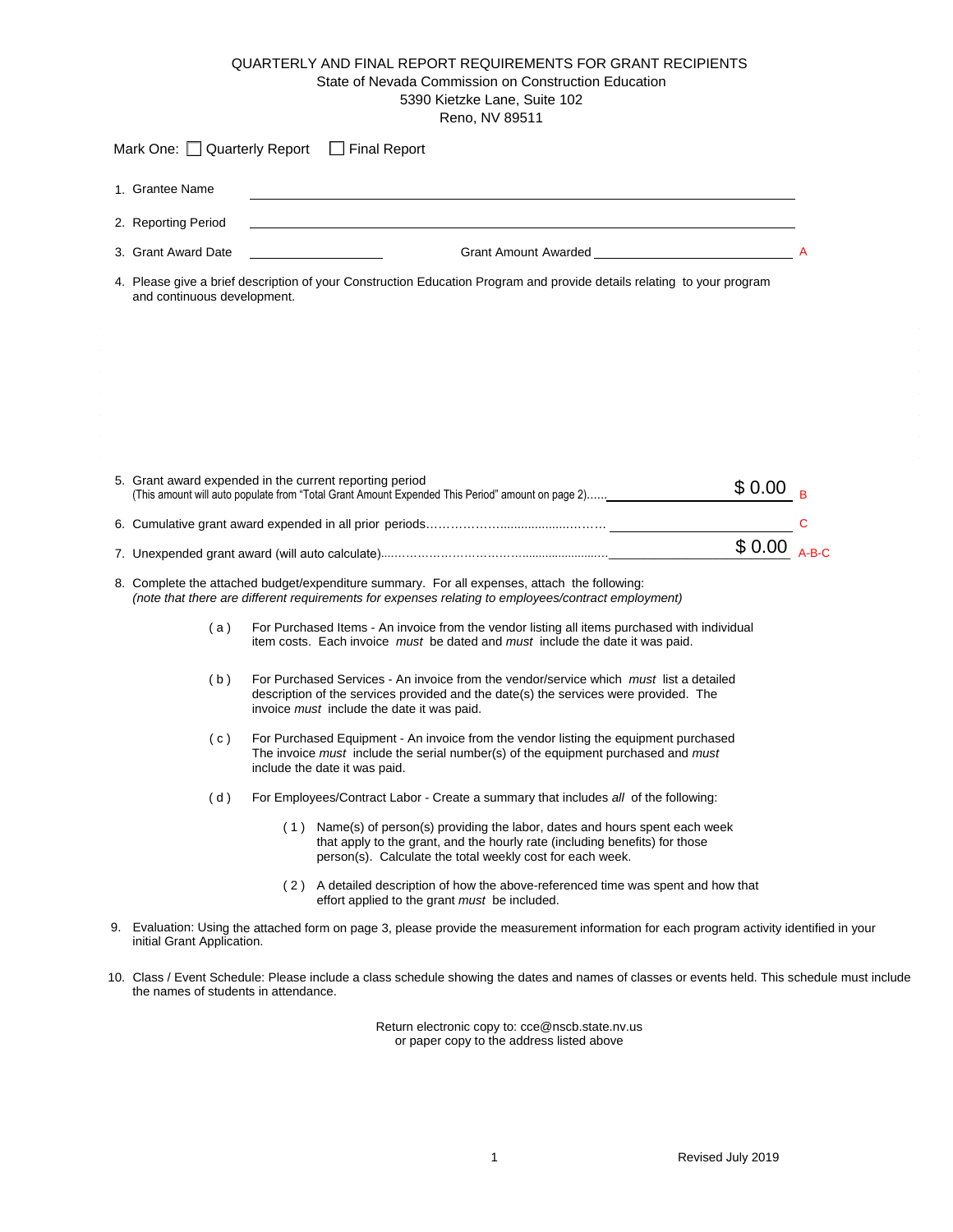## **NEVADA COMMISSION ON CONSTRUCTION EDUCATION Budget/Expenditure Summary**

**Reporting Period: \_\_\_\_\_\_\_\_\_\_\_\_\_\_\_\_\_\_\_\_\_\_\_\_\_\_\_\_\_\_\_\_\_\_\_\_\_\_** 

□ Quarterly Report □ Final Report

| <b>CATEGORY</b>                                     | <b>GRANT AMOUNT</b><br><b>AWARDED</b>                 | <b>TOTAL INSTRUCTION</b><br><b>COST EXPENDED</b><br><b>THIS PERIOD</b> |        | <b>TOTAL SUPPORT</b><br><b>SERVICES EXPENDED</b><br><b>THIS PERIOD</b> |        | <b>GRANT AMOUNT</b><br><b>EXPENDED</b><br><b>THIS PERIOD</b>       |        |  |  |
|-----------------------------------------------------|-------------------------------------------------------|------------------------------------------------------------------------|--------|------------------------------------------------------------------------|--------|--------------------------------------------------------------------|--------|--|--|
|                                                     | <b>Direct Costs</b>                                   |                                                                        |        |                                                                        |        |                                                                    |        |  |  |
| <b>Salaries</b>                                     |                                                       |                                                                        |        |                                                                        |        |                                                                    | \$0.00 |  |  |
| <b>Benefits</b>                                     |                                                       |                                                                        |        |                                                                        |        |                                                                    | \$0.00 |  |  |
| <b>Purchased Professional</b><br>Services (Specify) |                                                       |                                                                        |        |                                                                        |        |                                                                    | \$0.00 |  |  |
| <b>Purchased Property Services</b>                  |                                                       |                                                                        |        |                                                                        |        |                                                                    | \$0.00 |  |  |
| <b>Staff Travel</b>                                 |                                                       |                                                                        |        |                                                                        |        |                                                                    | \$0.00 |  |  |
| Other (Specify)                                     |                                                       |                                                                        |        |                                                                        |        |                                                                    | \$0.00 |  |  |
| <b>Other Purchased Services</b>                     |                                                       |                                                                        |        |                                                                        |        |                                                                    | \$0.00 |  |  |
| <b>General Supplies</b>                             |                                                       |                                                                        |        |                                                                        |        |                                                                    | \$0.00 |  |  |
| <b>Books &amp; Periodicals</b>                      |                                                       |                                                                        |        |                                                                        |        |                                                                    | \$0.00 |  |  |
| <b>Audio Visual Materials</b>                       |                                                       |                                                                        |        |                                                                        |        |                                                                    | \$0.00 |  |  |
| <b>Instructional Kits</b>                           |                                                       |                                                                        |        |                                                                        |        |                                                                    | \$0.00 |  |  |
| Software                                            |                                                       |                                                                        |        |                                                                        |        |                                                                    | \$0.00 |  |  |
| Dues & Fees                                         |                                                       |                                                                        |        |                                                                        |        |                                                                    | \$0.00 |  |  |
| Equipment                                           |                                                       |                                                                        |        |                                                                        |        |                                                                    | \$0.00 |  |  |
| <b>Subtotal - Direct Costs:</b>                     | \$0.00                                                | \$                                                                     | \$0.00 | \$                                                                     | \$0.00 | \$                                                                 | \$0.00 |  |  |
|                                                     |                                                       | <b>Indirect Costs</b>                                                  |        |                                                                        |        |                                                                    |        |  |  |
| Indirect Costs (Specify)                            |                                                       |                                                                        |        |                                                                        |        |                                                                    | \$0.00 |  |  |
| All                                                 | \$0.00<br>\$                                          | \$                                                                     | \$0.00 | \$                                                                     | \$0.00 | \$                                                                 | \$0.00 |  |  |
|                                                     | <b>TOTAL GRANT</b><br><b>AMOUNT</b><br><b>AWARDED</b> |                                                                        |        |                                                                        |        | <b>TOTAL GRANT</b><br><b>AMOUNT EXPENDED</b><br><b>THIS PERIOD</b> |        |  |  |

**See Line Item #8 on page 1 for further instructions.** 

**Fiscal Manager Signature: \_\_\_\_\_\_\_\_\_\_\_\_\_\_\_\_\_\_\_\_\_\_\_\_\_\_\_\_\_\_\_\_ Date\_\_\_\_\_\_\_\_\_\_\_\_\_\_**